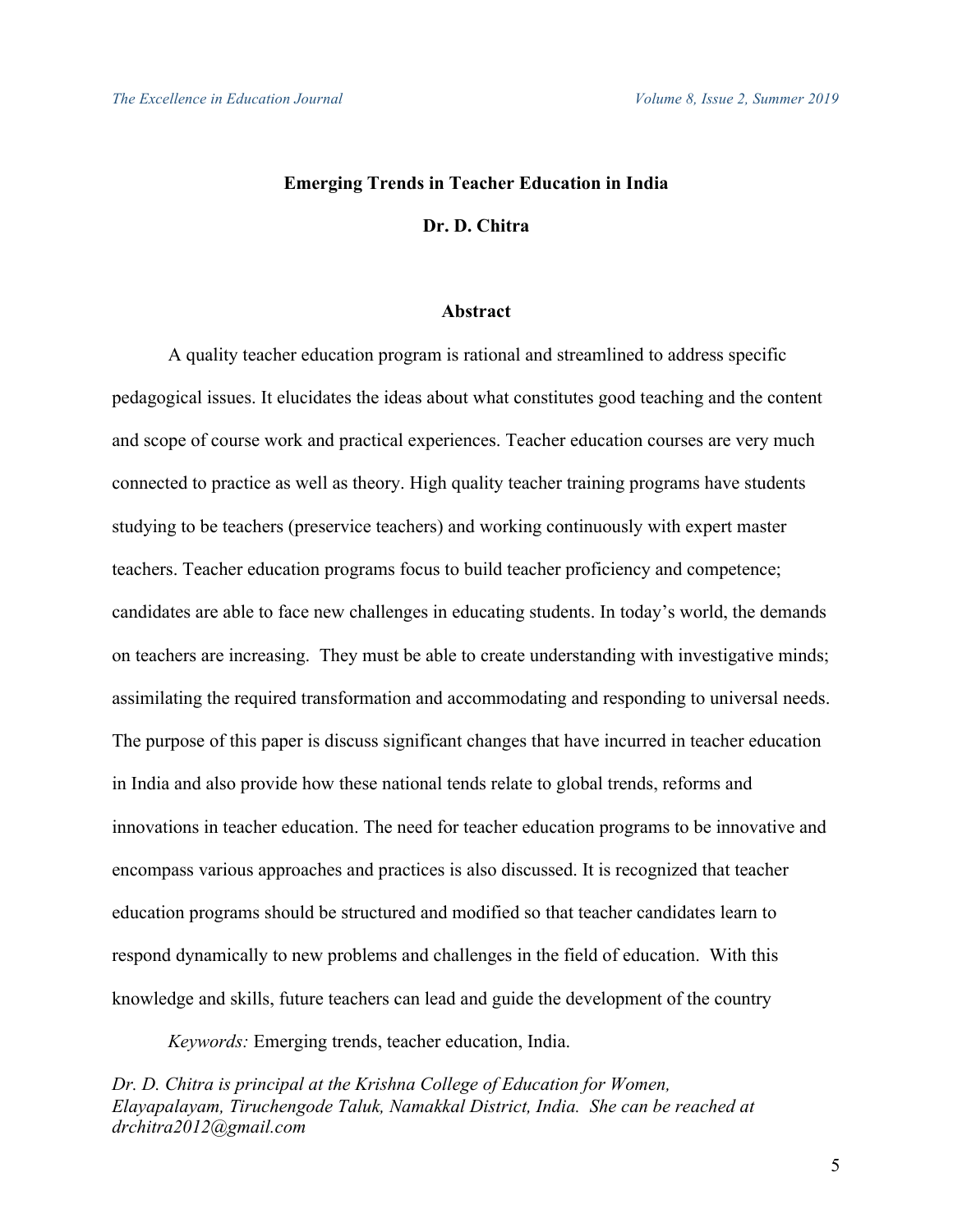There have been changes in the perceptions of education in recent years; and this has been partially due to the new flows of information and teacher resources which can be found in the form of the Internet. Because of India's brittle financial situation and challenges which remain in our society, there have been debates regarding whether or not teaching should be professionalized and whether or not this investment is a worthwhile value. Those who commentate in the world of education now believe that more is needed in order to develop effective teachers. Merely having the knowledge and skill to teach lessons is no longer enough as teachers now are expected to recognize and respond to additional circumstances including a depressive or negative personality in students or even signs of abuse in some severe circumstances. Being open and personable from time to time adds to a teacher's professionalism.

# **Improving Teachers' Skill by Doing Research**

Teaching has come a long way from the traditional lecturer-listener system. Today, teachers are not just lecturers, but guides; and students are not just listeners, but co-explorers of knowledge. Education has become more interactive and experiential for both parties. Thus, teaching skills have also evolved, with more techniques available for teachers to use. Fortunately, there is one method that helps a teacher see the aspects of his or her teaching that need improvement. This method is research, and particularly Classroom Action Research (CAR). In its broadest sense, research is itself helpful when a teacher is trying to introduce concepts to students. Teachers who do their own research on the topics they teach, instead of depending on textbooks, can gain a much better understanding of those topics and how their students interact with the topics. As a result, they can be more effective in sharing the knowledge with students. CAR is more specific than basic research, and it is more concerned with the teaching process itself than with the topics taught. Briefly, CAR is a form of practitioner research that investigates the current situation of a class. The practitioner (the teacher) is the one who conducts active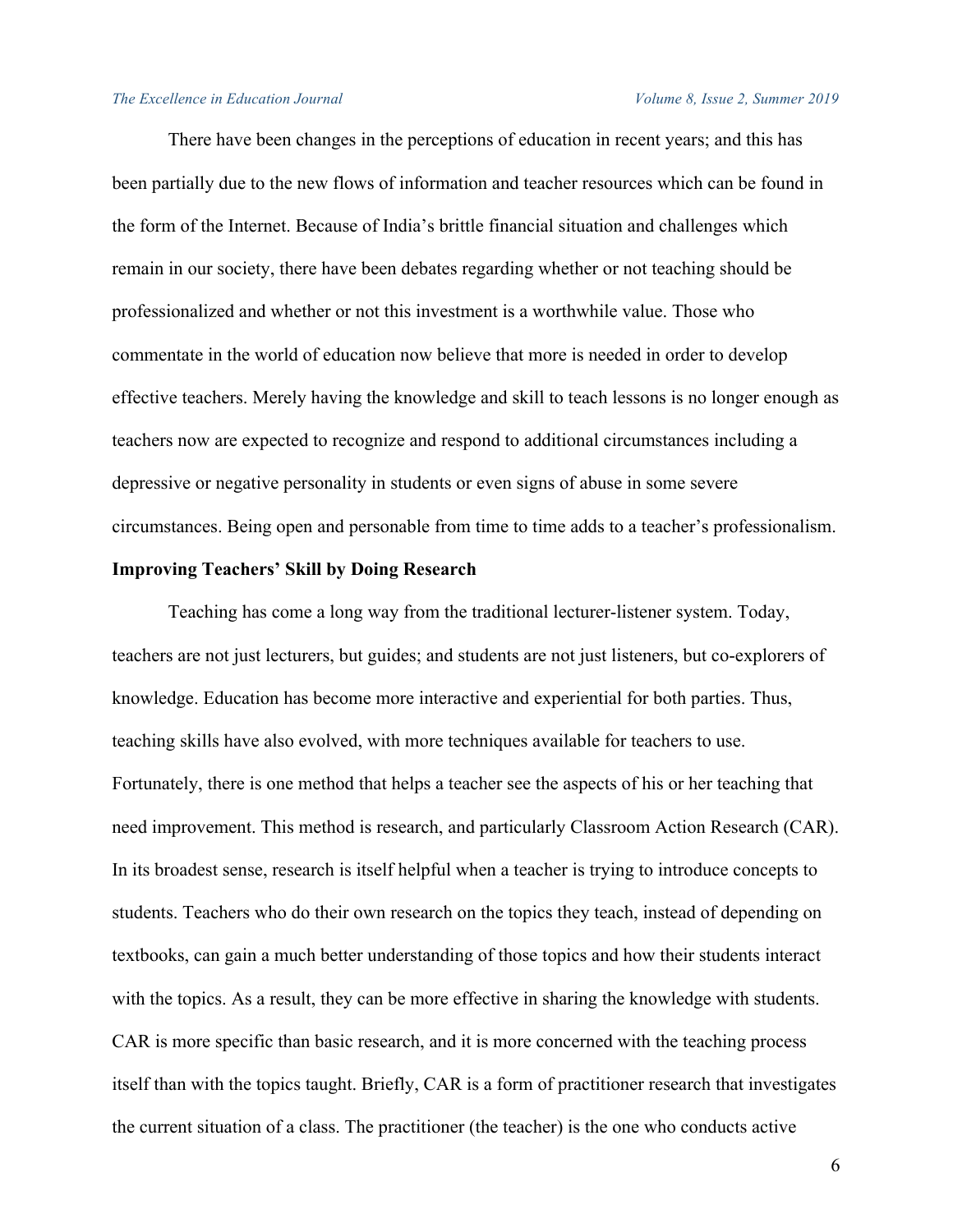research on what his or her class truly needs. Since CAR is practitioner research done by one teacher for a particular class, it may produce unique results that can be generalized to other classrooms. Classroom Action Research is truly helpful for teachers to find out what the students need. But more importantly, it is a tool for them to identify what they themselves need to improve in their instruction. This identification is the first step towards better teaching, and consequently, better quality education.

# **E – Learning**

Information technology has long past dawned, and knowledge of it is now considered almost a basic necessity. It is no wonder that schools have begun using computers during classes, whether for basic tasks such as student report presentations or even for crucial activities such as exams. Electronic quizzes are hardly new today. To complement the use of computers, various types of software are available. The most basic ones are the word processors, spreadsheet creators, and presentation programs. Then there are more specialized ones such as attendance trackers, educational games, and graphic organizers. With computers, the use of the internet predictably follows. And with this classroom innovation comes an endless world of possibilities. Notes can be recorded, uploaded, and shared. More communication channels are opened up than ever before. Some classes even utilize social networks for communication, as evident in online groups and forums. There are also more substantial school activities done over the internet. For instance, absentee teachers may create online tutorials for students, so that students will not have to miss a learning session. Some major projects also require the use of online journals and blogs for documentation and the like. There are even those who experiment with the creation and maintenance of websites for the exclusive use of the class. In the end, this is the goal of every bit of educational evolution: a journey towards the best quality of education possible for the younger generation.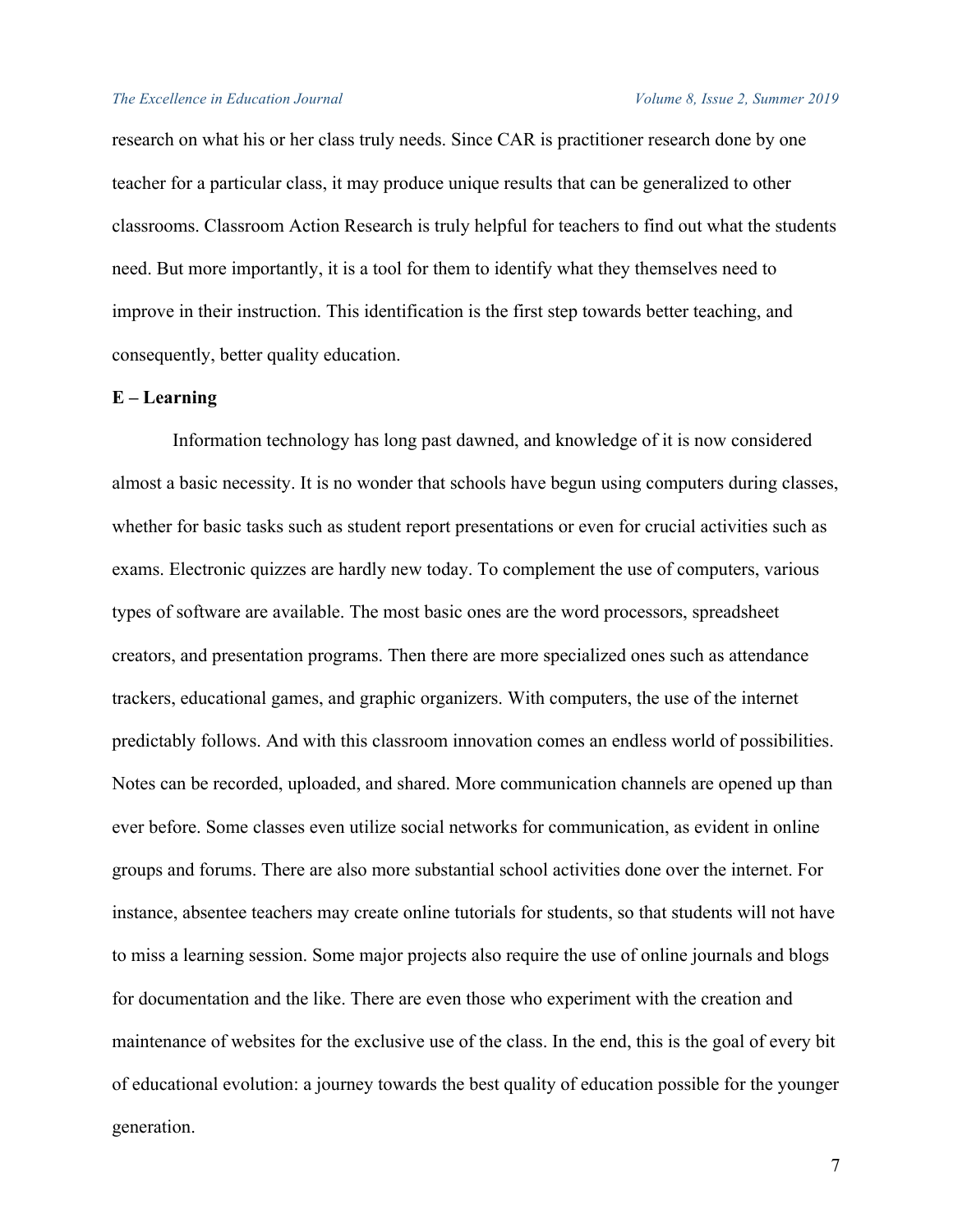# **Collaborative Learning**

Collaborative Learning is a system in which two or more people cooperate in a learning experience to share and contribute to each member's understanding of a topic and to complete a given task. Sharing information and connecting with others, whether we know them personally or not, has proven to be a powerful tool in education. Students are collaborating with each other through social media to learn more about specific subjects, to test out ideas and theories, to learn facts, and to gauge each others' opinions. Collaboration is a natural part of life and should be included in the curriculum. Sometimes teachers will build a lesson designed specifically to teach collaborative learning and teamwork. There are many teambuilding games and activities that can be done in a classroom that force students to work together to complete a task. In this scenario, students can learn just as much as if they were developing a presentation on their own, but they get the added benefit of learning how to collaborate. Collaborative learning is on the rise in our classrooms. Done correctly, it is a great opportunity to break up the monopoly of the lecture, teach teamwork to our students, and help them to become more productive members of society in the future.

# **Constructivist Learning Theory**

Constructivist Learning Theory is a philosophy which enhances students' logical and conceptual growth. The role of teachers is very important within the Constructivist Learning Theory. Instead of giving a lecture, the teachers function as facilitators whose role is to aid the students to develop their own understanding. This takes the focus away from the teacher and lecture and puts it upon the students and their learning. The resources and lesson plans that must be initiated for this learning theory take a very different approach from traditional learning as well. Teachers following Piaget's work in constructivism must challenge the students by making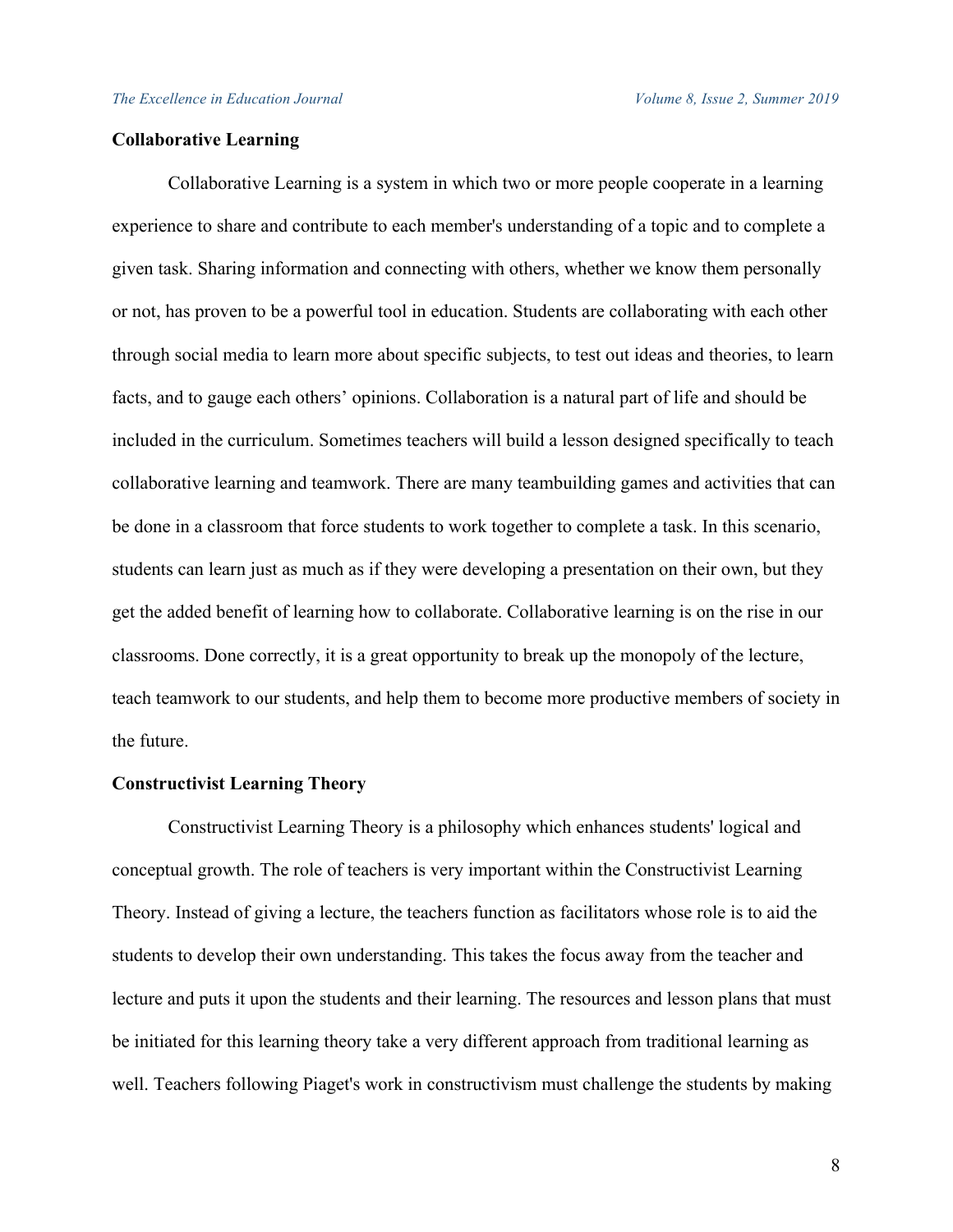them effective critical thinkers and must not merely be a "teacher" but also a mentor, a consultant, and a coach.

# **Improving Critical Thinking Skills**

Critical thinking is paramount to the development of students and should be the goal of all teachers no matter what subject they teach. Teachers should consider building critical thinking skills in all the rubrics and lesson plans they use in their classrooms. Critical thinking skills can be taught in any classroom and any subject with a little creativity. Some ways to incorporate critical thinking into teaching include:

**1. Deep analysis -** Take something that students see often and take for granted, and have them analyze it more deeply. For example, if a class recites the Pledge of Allegiance every morning, one day have them spend some time answering some questions about what it means and why they say it.

**2. Evaluation -** Give a concept to the students and ask them to evaluate its merit, giving supporting reasons why they think it is good or bad. This makes students think beyond what someone has told them or what they feel and into the realm of the logic of an argument. This can even be done in a group if it is too difficult for the students to come up with several reasons on their own.

**3. Synthesis** – Give two or more articles to students on a topic and have them put the information together in a summary. Students demonstrate that they truly comprehend the material in an article instead of simply memorizing it.

**4. Debate -** Give a topic to the students (something as non-controversial as possible to start) and have one group of students debate one side of the argument and another debate the opposite. Make sure that there are some strict guidelines in order to avoid the degradation of the debate into a heated argument. These types of activities can be used in any classroom for any subject,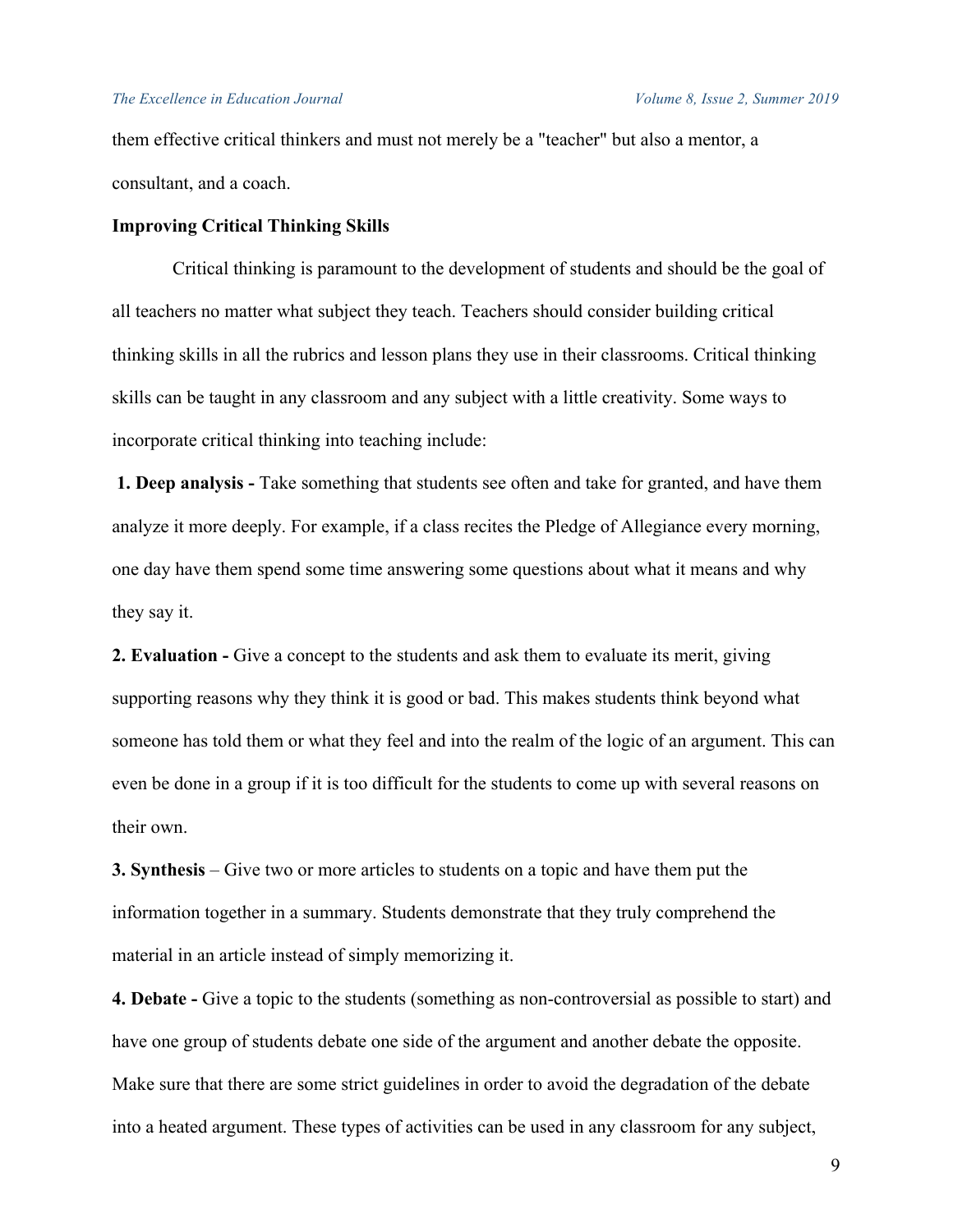and, if used correctly, can result in a higher level of thinking for students; a lofty and worthy goal for any teacher.

5. **Paraphrase** - Give a passage of a book or article to students and ask them to explain it in their own words. This is similar to synthesis in that students must demonstrate understanding of the passage rather than memorizing it.

# **Global Education**

Global education aims to raise children and to give them a boost, putting them on an even footing despite their unprivileged background. Global education can also be founded on international affairs, as the name would suggest. Students who experience this concept in curriculum are more curious about life and about the various intricacies which are associated with it. Students who are educated with a global focus think about how their actions and their lives have an impact on the world in a far larger scale than they might have imagined beforehand. It is a different way of thinking for young people which they can use in their everyday lives, as they make sense of the different challenges which are faced in the world.

# **Multicultural Education**

Multicultural education is needed as some teachers find it difficult to relate the curriculum to the children they teach. This might be because an educator in the city is far more likely to teach a greater number of children who are from a multicultural background. Experts believe this type of education is progressive, preventing young people from being made the victim of assumptions.

# **Trends in Educational Research**

Looking at current trends in educational research provides an eye-opening view of the modern classroom. Preservice teachers who are pursuing careers in education must keep current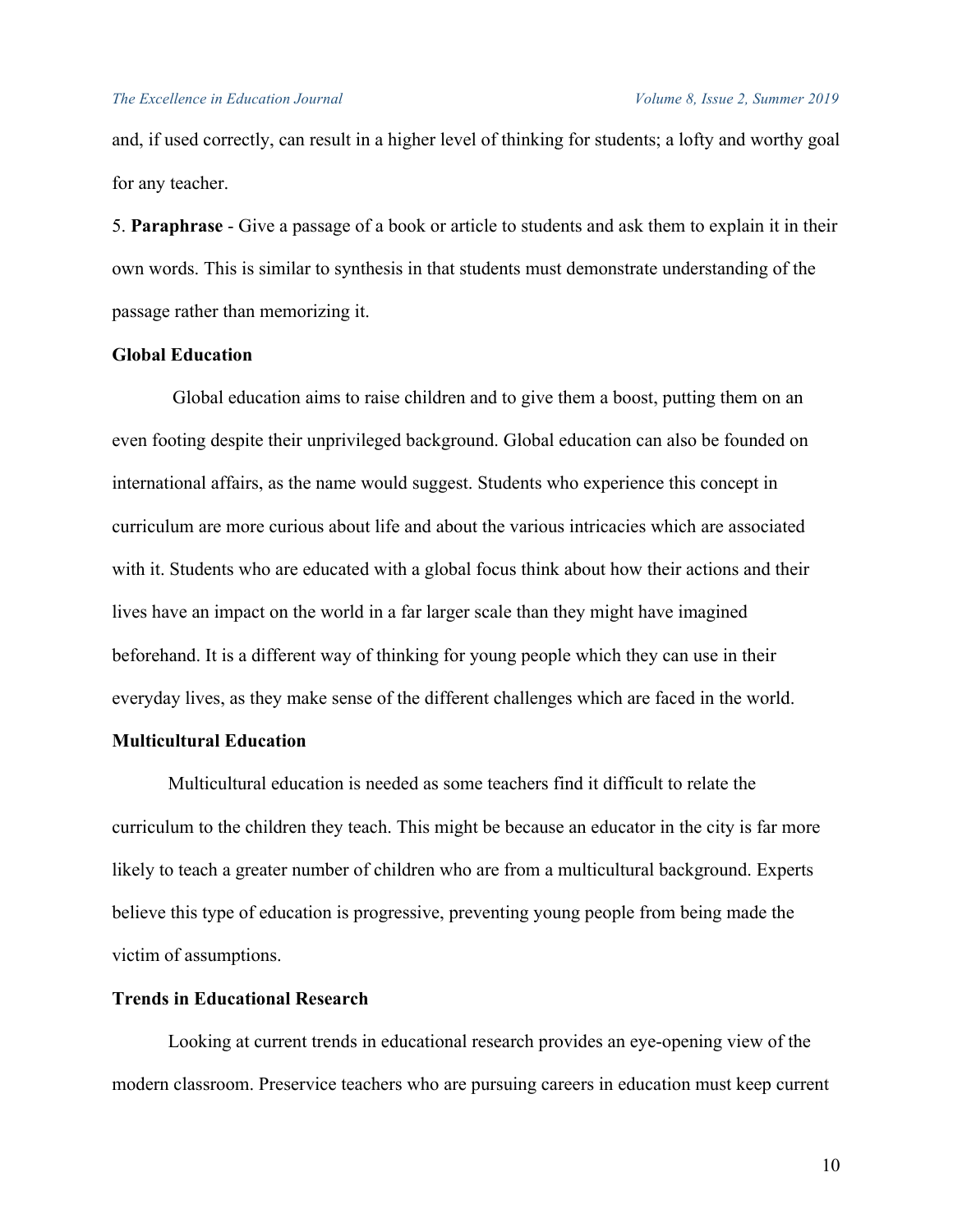with changing instructional styles that prepare them to enter the field with the tools they need to best serve today's students.

# **Team teaching.**

Putting two instructors in one classroom is known as team teaching, collaborative team teaching or co-teaching. This model provides benefits and presents challenges to both teachers and students. Students in co-teaching classrooms observe teamwork in action and learn to see concepts from more than one perspective. They have the chance to learn from teachers with diverse backgrounds and can delve deeper into subjects thanks to the opportunity for more oneon-one instructional opportunities. However, conflicting personalities and the tendency of students to favor one teacher over the other can threaten the stability of this model.

# **Individualized instruction.**

A great deal of research is being done on how diversification of instruction to meet the unique needs of students may help them to better grasp core subjects. This type of instruction moves away from the traditional lecture model of teaching and offers students a way to learn at their own pace. Slower learners can take the time they need to develop a solid understanding of material while more advanced students don't have to wait to move on to the next concept. This better addresses individual learning styles and allows teachers to utilize diverse platforms to provide instruction.

# **Mixed-age teaching.**

The potential benefits of putting students of different ages together in the same classroom are still being researched, but many schools have been using this teaching method for years with good results. In a mixed-age classroom, younger students learn how to interact with older ones and benefit from observing their academic abilities. Collaboration between age groups facilitates further development. Achieving advanced competencies at a young age increases confidence.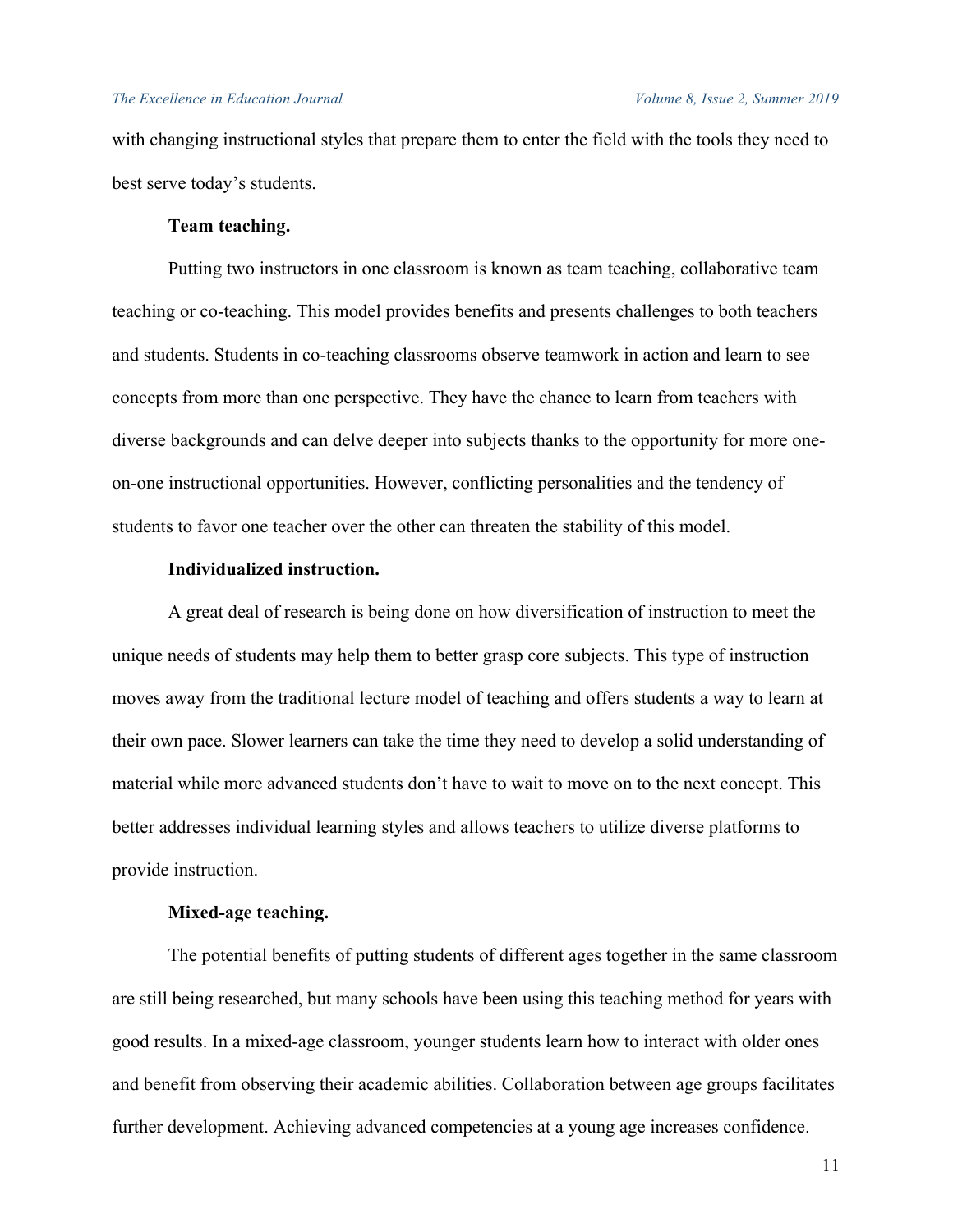Teachers also benefit from mixed-age classrooms in that they're able to track their students through more than one grade to get a clearer picture of academic growth.

# **Brain-based teaching.**

Based on neuroscience research that shows consistent practice of a concept creates strong pathways between neurons, brain-based teaching takes advantage of the power of the developing mind to create the greatest amount of positive changes during the short period that students are in school. Students work in groups, participate in games that address specific concepts, and engage in lessons built around central themes; all with the goal of improving their understanding of important academic skills and ideas. Physical education is included to facilitate the growth and development of new neural pathways.

# **Critical thinking skills.**

Although memorization of fundamental facts is critical to building a foundation of knowledge in the early grades, students also need to be able to apply those facts in a multitude of situations. Research into critical thinking skills is driving new ways of teaching that include encouraging students to ask questions, develop problem-solving skills by working in groups, and discuss the outcomes of their experiments. These methods of discovery give students a more active role in their education and teach them how to make decisions by applying the facts they've learned to the problem at hand.

Preservice teachers should be aware of these and other research trends as they study to become educators so that they know what is expected of them when they are in charge of a classroom. Preservice teachers are encouraged to make what they learn an integral part of their teaching methods, discover what works best for their students and continue to modify their methods to create the best possible learning environment.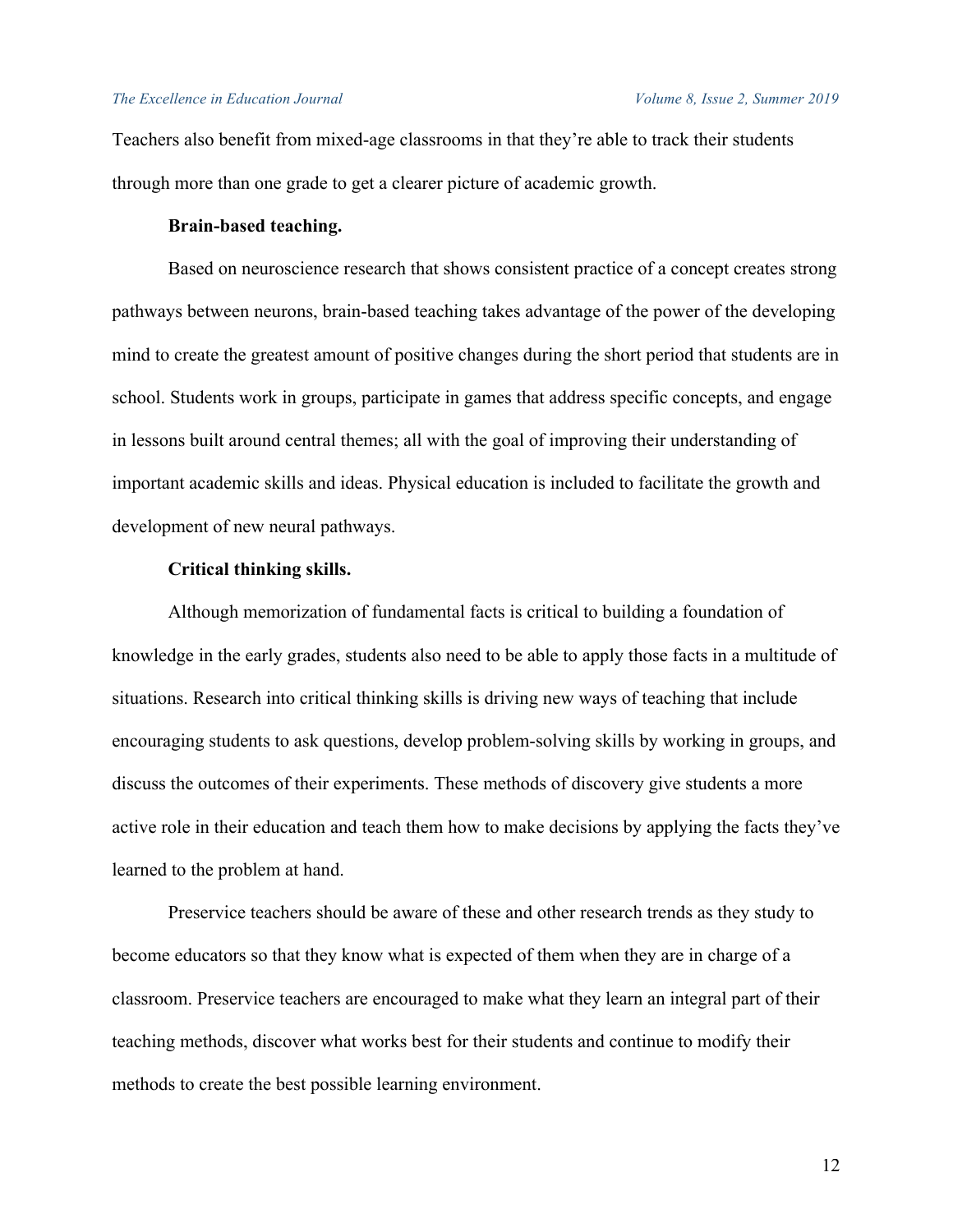# **Conclusion**

Examination of case studies and literature from around the world lead to four broad success factors for the implementation of new approaches to initial teacher education: 1. A clear vision of effective teaching that informs the entire program, provides a basis for prioritization and resource allocation, and ensures that all those involved in supporting preservice teachers present a coherent message.

2. Integrating theory and practice so that professional experience in schools is central to the program, and graduates leave with a full toolkit of effective teaching strategies and the capacity to continually review and improve their approaches.

3. Highly skilled and well supported supervising teachers who are accomplished adult educators as well as expert teachers, equipped to play the pivotal role they are assigned in these programs. 4. Sustainable, scalable partnerships that bring the resources and capabilities of all parties to the table, and engage systems to ensure the benefits of successful approaches are spread widely.

The current policy focus on initial teacher education presents a major opportunity to significantly improve this critical component of a high quality education system. Examination of existing effective practices can provide a strong foundation for further reform. Since the teacher is the pivot of the entire educational system and is the main catalytic agent for introducing desirable changes in the teaching learning process, all attempts need be made for motivating teachers to become innovative and creative. It goes without saying that a self-motivated and really industrious teacher can utilize his or her own resources to keep him or herself abreast of new knowledge and skills. It has been recognized that teacher education programs should be structured and modified in a way that enables their teacher graduates to respond dynamically to the new problems and challenges in the field of education. Only then can teachers help in national development.